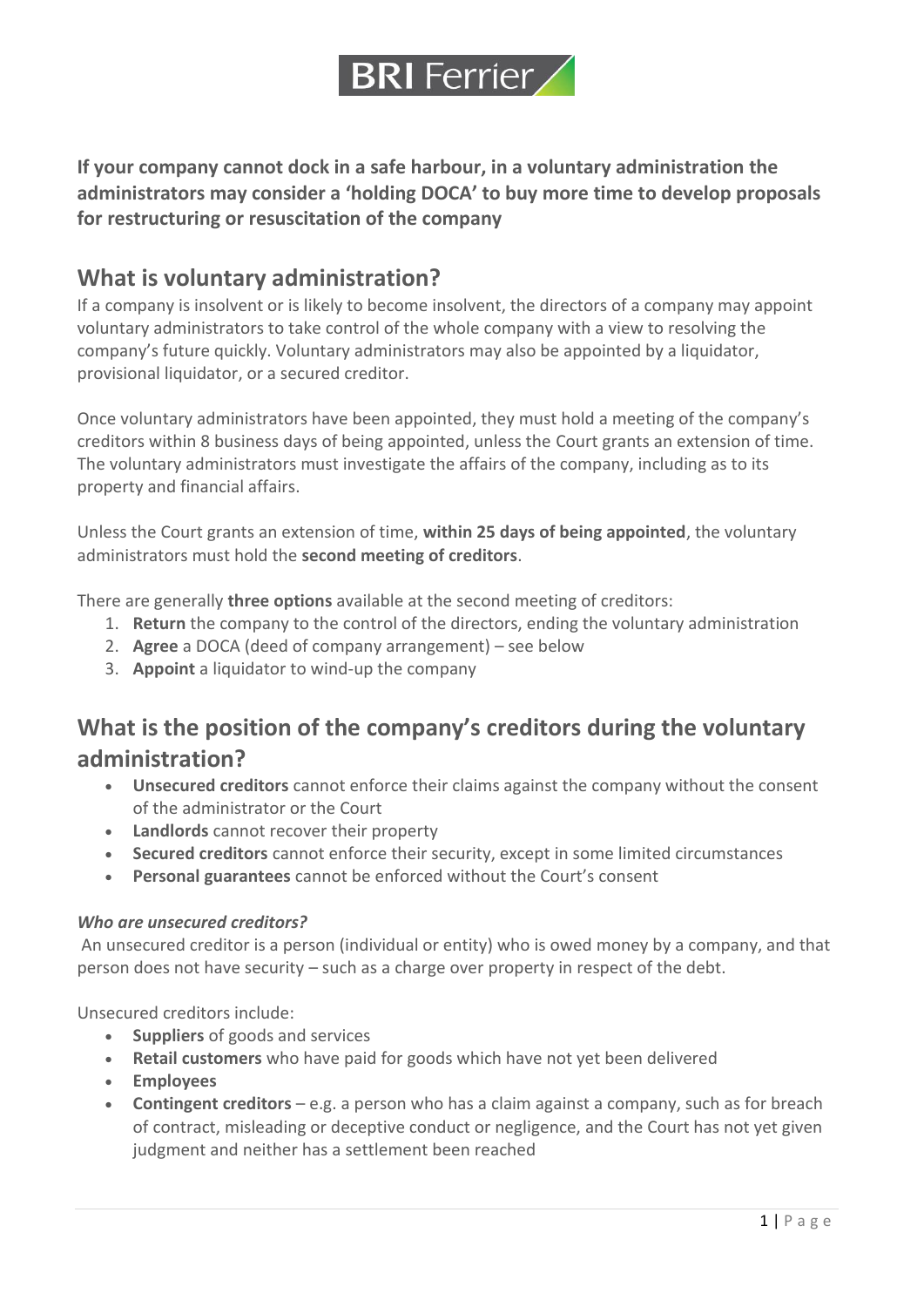

## **What is a DOCA?**

A DOCA is an **agreement reached between the company and its creditors**. It is the predominant vehicle to restructure a company which has entered voluntary administration.

The **aim of a DOCA** is to:

- Facilitate the business, or part of the **business continuing**; and or
- To provide a **better outcome for the creditors** that would be available in an immediate winding-up of the company.

A DOCA is voted on at the second meeting of creditors. It is passed by creditors voting: 50% in number and 50% in value of debt. A DOCA is **binding on all creditors, whether or not they voted for it**. There are often **legal issues which arise around voting**, and some challenges which nonapproving creditors or excluded creditors could advance.

#### *Time limit for approving DOCA*

The administrators are usually required to hold the **second meeting of creditors within 15 to 25 business days after their appointment**. It is at this second meeting the administrators will present their findings about the affairs of the company, and present their proposal for a way-forward – which may include a proposed DOCA.

But, **here's the problem**. Although the DOCA process was developed with the need for speed in dealing with a company in financial difficulties, and as an alternative to a scheme of arrangement, **25 days is often too short** for the administrators to properly understand the affairs of the company and develop the best possible proposal for the future of the company.

The *Corporation Act* 2001 provides a mechanism for the administrators to **ask the Court for an extension of time to convene the second meeting of creditors**. If an extension is granted, the administrators would have more time to investigate the affairs of the company and come up with proposals – this breathing space could prove vital in resuscitating the company. But, a **Court application can be costly and distracting** and there is no guarantee that a Court would grant the extension.

So, is there an **alternative** to approaching the Court for an extension of time to convene the second meeting of creditors? Yes, the *Mighty River* – **a 'holding DOCA'**.

## **What is a holding DOCA?**

In *[Mighty River International Ltd v Hughes](https://blackwattlelegal.us19.list-manage.com/track/click?u=6f4603be7a74165eac73fd271&id=03c1375fb8&e=69c7808c7c)* [2018] HCA 38, a majority decision, the High Court of Australia **approved the use of holding DOCAs** (albeit it did not approve use of the term itself). Although the *Corporations Act* does not use the term 'holding DOCA', this is the term widely used in the insolvency industry and amounts to a DOCA which effectively **places the company in a holding pattern**, and **buys the administrators more time** to investigate the affairs of the company and **develop further plans to restructure the company**.